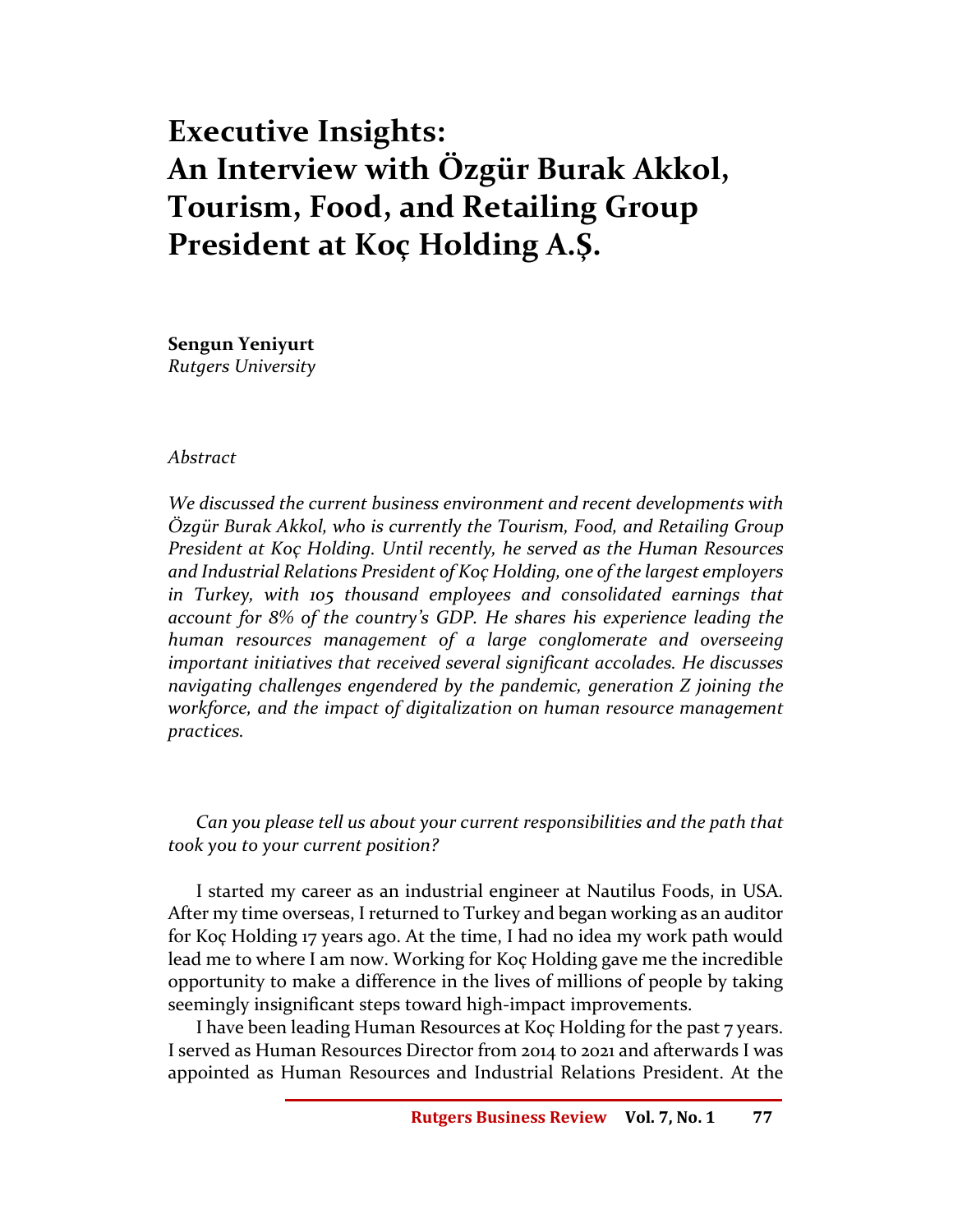end of March 2022 my role has changed and I have been appointed as the Tourism, Food, and Retailing Group President.

In addition to my responsibilities at Koç Holding, I am the chairman of the Turkish Confederation of Employer Associations (TISK), and the Turkish Employers' Association of Metal Industries (MESS). I should admit that administrative duties take up the majority of my time. However, I believe it is my job to make sure that my country and organizations keep up with three major developments: adapting to the pace of change in the workplace, Turkey's role in today's connected business world, and the digital revolution, and its implications for the future of work.

As a representative of young people in the business world, I believe I am fortunate to be in Turkey because its young, inherently agile, and motivated community.

Koc Holding has been consistently ranked as the top employer in Turkey and recognized as one of the best employers in the world. Can you please tell us the secret to your success?

Turkey's industrialization has been a gradual development over the last 100 years. The development of our country's industry and the ability to produce products and services that can compete in international markets has been achieved thanks to the efforts of key players that made significant contributions to this process. Koç Holding is without a doubt at the forefront of these players. Koç Holding, founded in 1926, is almost the same age as our Republic and our quest for industrialization. Helping set the standards by continuously raising the bar in many fields throughout this long journey, Koç Holding is now a Group of 105 thousand employees, with consolidated earnings accounting for 8% of Turkey's GDP. The Group's operations generate 7% of Turkey's exports, and four of Turkey's Top 10 industrial players are subsidiaries of the Group.

We believe that several variables need to come together for a company to be a successful employer. There is no single recipe for success. The Koc Group was created with the premise of "Our most important asset is our people," and this perspective is our most precious cultural legacy. It is our top priority to improve the lives and experiences of our employees and their families. Besides, we aim to hire the best and most qualified people for our Group companies and provide the opportunity for our employees to grow and develop into future leaders. We believe that reaching these goals is crucial not just for ourselves but also for the social and economic development of the country. We manage to keep up with the spirit of the times while preserving the cultural legacy passed down through our DNA.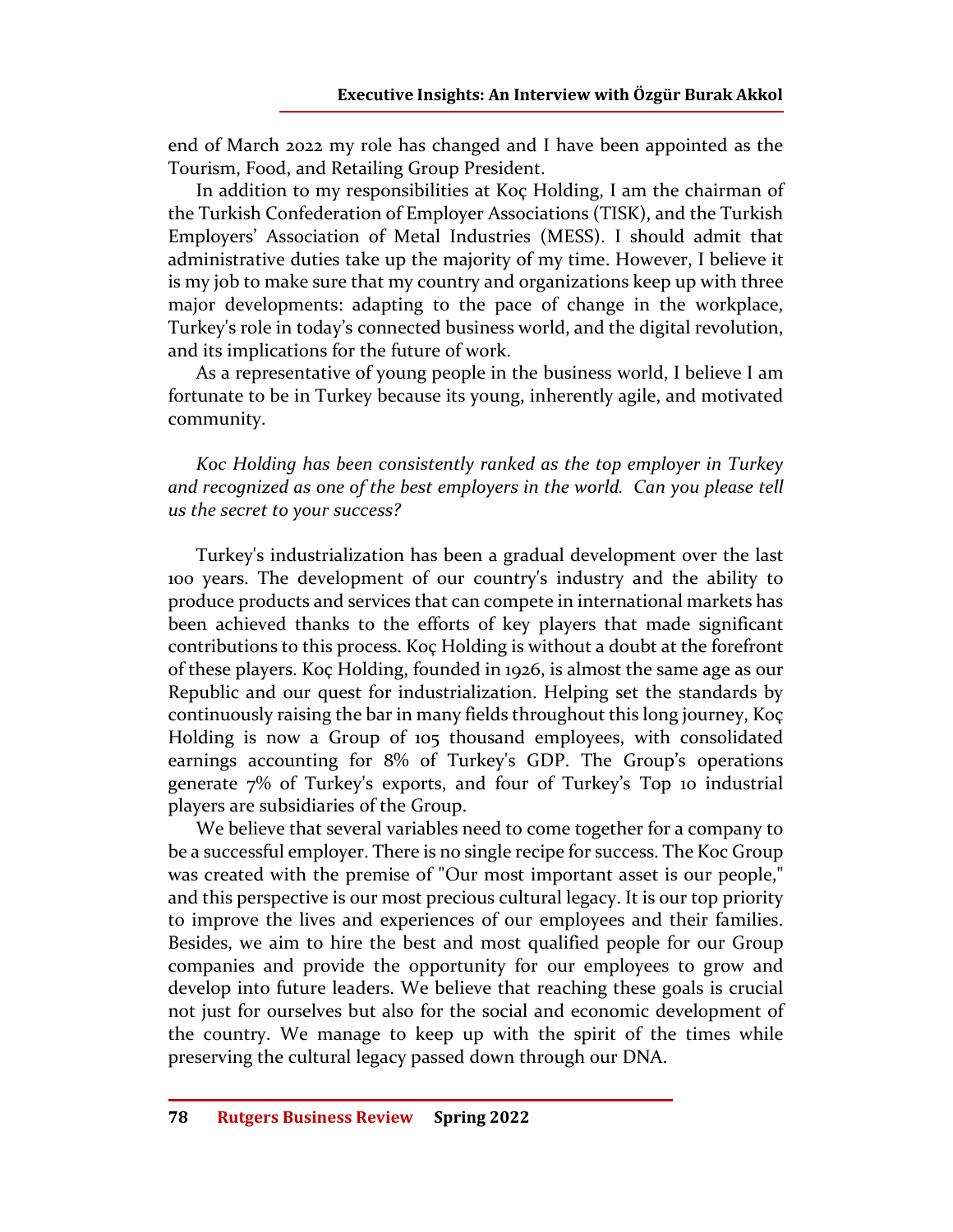At Koç Group, we operate in a variety of industries and on nearly every continent. We operate in almost ten different industries and have production sites in more than 40 countries with more than 50 thousand employees in them. We export to over 150 countries, managing over 40 different currencies. Apart from Turkey, more than 20 thousand employees work in other countries throughout the world. Our average age is 36, and 74% of our employees are from the Y and Z generations. Above all, we always focus on correctly understanding the employees' needs and providing various solutions. We take an innovative approach to human resources based on the values of equality, diversity, inclusion, and development.

Over the past seven years, at Koç Group, we've been through a strategic transformation of our human resources processes with the purpose of fostering a more adaptable, proactive, and action-oriented culture. We've implemented a number of projects aligned with our employees' expectations and promoted new generation work practices. With an "experience-oriented" mindset, we've redesigned all of our procedures, from internships to recruitment, rotation, performance management, training, development, social activities, and even retirement. We took significant steps forward in digitalization and increased our technology and innovation efforts. We've been actively implementing the agile working framework for a long time.

So, we have employees who all have different lifestyles, challenges, and life expectations. For example, we have a married female colleague who works in shifts at Tüpraş, our Turkish energy giant, and a single male colleague who works as an AI specialist at Yapı Kredi Bank. Keeping this in mind, we've devised a feedback system that allows us to keep track of their thoughts, desires, and emotional responses to specific concerns. We've created over 30 different personas based on various personal requirements. We comprehensively and methodically examine the data we collect here using technologies such as artificial intelligence and design thinking. Recently, we have started to analyze our employees' one-day working experience and needs by conducting ethnographic research with the help of anthropologists specifically for personas. We also conduct ethnographic interviews with our employees in their working environment. We then identify the next step, our improvement points, based on this insight and feedback.

To summarize, we act by concentrating on our diversity and maintaining a mindset that always puts people first. We at Koç Group regularly present many "firsts" worldwide and in Turkey to our employees, and we do this consistently regardless of economic conditions. Our most significant difference, in my opinion, is our consistency and human-centered thinking.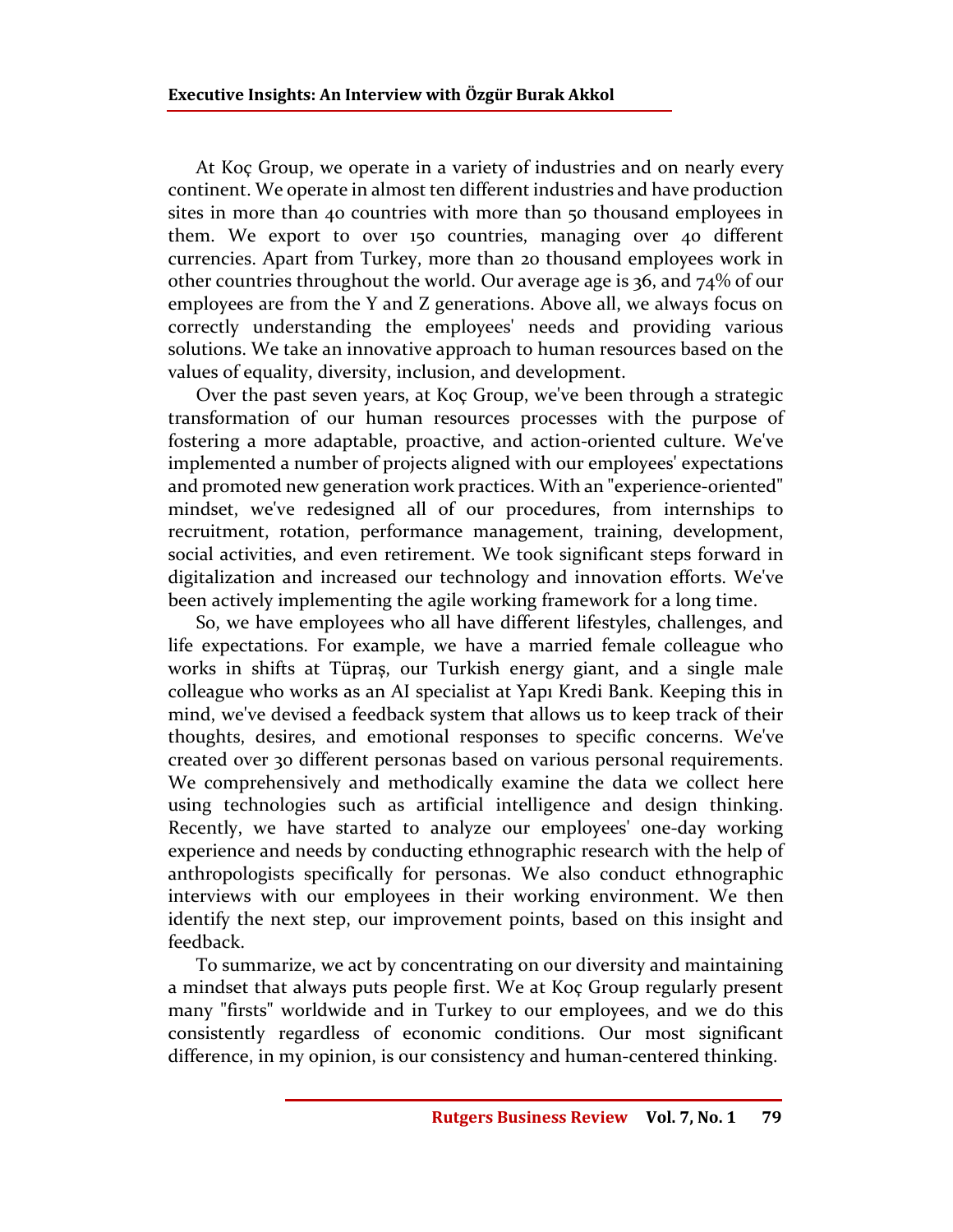Can you please elaborate on how the Koç Group navigated the pandemic in terms of human resource management? We know that the Group has been held up as an example to the world by the World Economic Forum in this regard. Could you please explain what happened during the process?

The pandemic has caused significant changes in our social and business lives. However, it is a fact that it both triggers and accelerates global change. But it doesn't stop there. In recent years, the world has changed at a breakneck pace. Coping with uncertainty, being ready for change, the ability to take swift action, and the ability to digitalize processes have been factors that have made the work of institutions and organizations simpler in this climate of change, which is disruptive in many areas. The quick, inclusive, non-hierarchical organizational structure and our agile transformation philosophy built with the cultural transformation we began at Koç Group seven years ago have been the keys to our success in such a challenging environment.

During the pandemic, the health of our employees, business partners, distributors, suppliers, and their families has been our top priority. We quickly established an effective online collaborative working environment for our employees who were able to work remotely during the start of the pandemic. We were the first large Group in Turkey to do so. We quickly took the necessary measures for employees who continued to work at their workplace. We proceeded to work by regularly improving a list of measures while following worldwide data. In the same vein, job security was a top priority for us. Just days after the World Health Organization declared a pandemic, we resolved to maintain existing employment contracts and protect our employees' financial security. We have done this not only in Turkey but also in all of our global enterprises.

To ensure our employees can easily overcome this challenging period we adopted a holistic approach and identified approximately 30 personas with differing needs, including employees who are working in the workplace, working from home, married/single, field/office employees, suffering from chronic diseases, and developed a central feedback structure to hear their voices. We were the first in the world to implement the pulse survey system. In this context, we asked our employees questions like, "How do you feel?" and "What can we do to make you feel better?" from the very first days of the outbreak. In line with the feedback we received, we implemented more than 1500 innovative practices that support our employees in many ways and touch their lives. Our CEO Mr. Levent Çakıroğlu provided exceptional support during this period. Depending on our employees' feedback, we have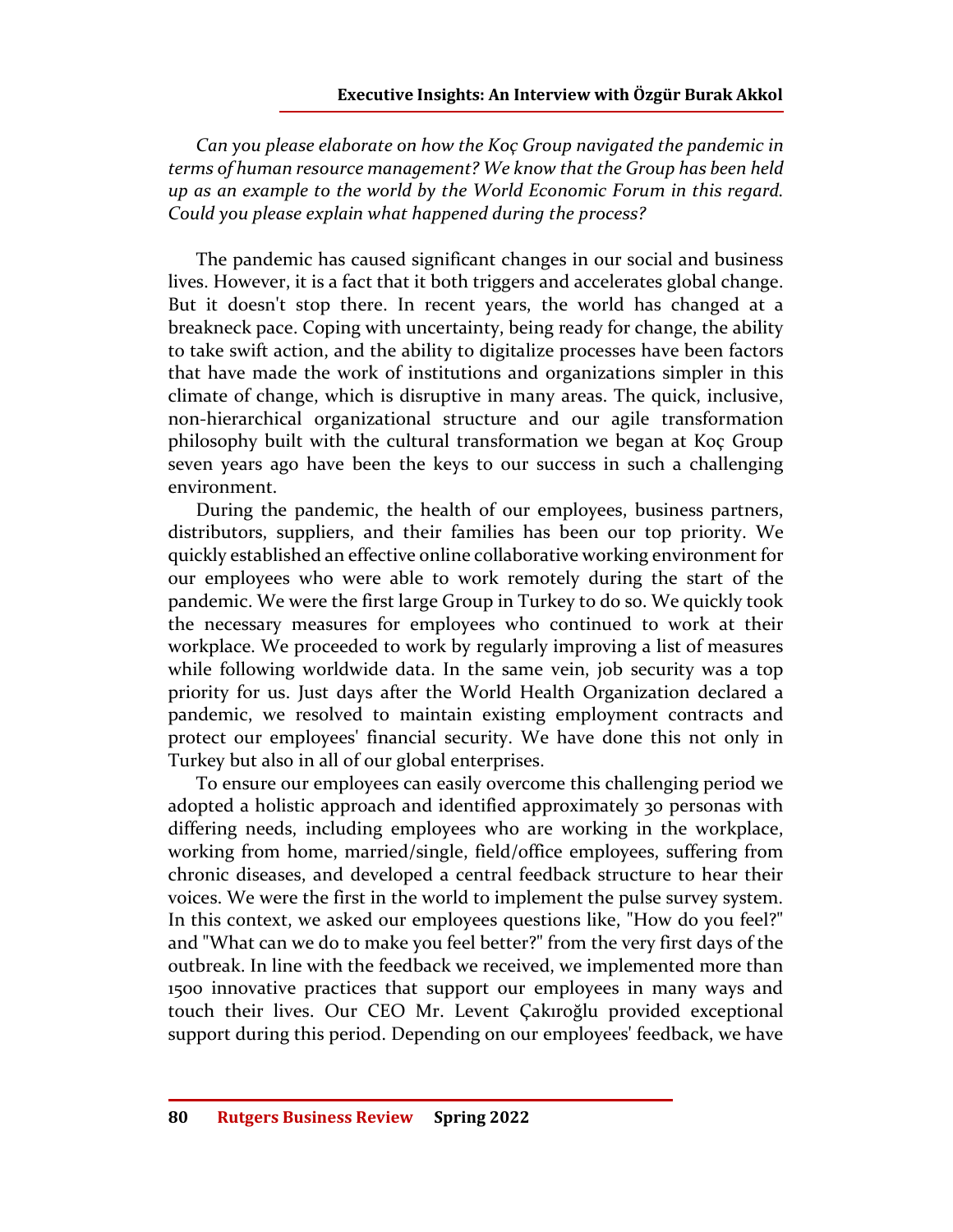put in place a financial support mechanism to address any cash needs that may arise during this period.

One of the most important issues during this period was raising people's awareness. We have posted many informative videos about coronavirus through our online training platform KoçAkademi. Then we made KoçAkademi accessible to everyone in Turkey. We developed a WhatsApp Chat Bot where Koç Group employees and their families could receive instant and quick updates about their interests and questions. We have implemented Koç Group Neighbors initiative, which directly touches our employees, through which they can support each other, and which enables them to help one another. Through Koç Group Sports Club, we moved all our lessons to an online platform to ensure that our employees could protect their physical health at home. Through our KoçAilem Loyalty Platform, we have prepared advantageous campaigns offering internet gifts, online grocery services, and online purchases of tablets and computers to support remote education and work in line with the needs of this period. We started an online clinic service for employees who cannot go to hospitals. We ensured that all employees with complementary health coverage would also be covered for Covid 19 treatments, treated in the best conditions, and not have any difficulties if they and their families test positive for Covid-19.

As a result of such efforts, we reduced the anxiety rates of our employees from 60% during the first days of the pandemic to as low as 12%. We received global accolades thanks to our innovative employee experience practices. We have been praised as an example to the world by WEF and recognized as a best practice case by SAP. We've been elected Turkey's Best Employer in Forbes' list of Word's Best Employers for this year as well as the previous five years, moving up 124 spots to be one of the top 200 companies.

While white-collar professionals are typically given a lot of attention, my understanding is that you also pay attention to blue-collar employees and have developed several initiatives specifically for them. Could you tell us more about those initiatives and what they're meant to accomplish?

The distinction between blue-collar and white-collar employees has existed for hundreds of years and causes worldwide sociological erosion. While white-collar employees are usually managed in an insight-oriented and individualized manner, blue-collar employees tend to be handled in groups, and their individual needs are largely ignored. There is still a division between blue-collar and white-collar employees in many companies worldwide. Even if they eat the same food, they eat in separate lunchrooms, which makes it impossible to make them feel equal. We are now in the year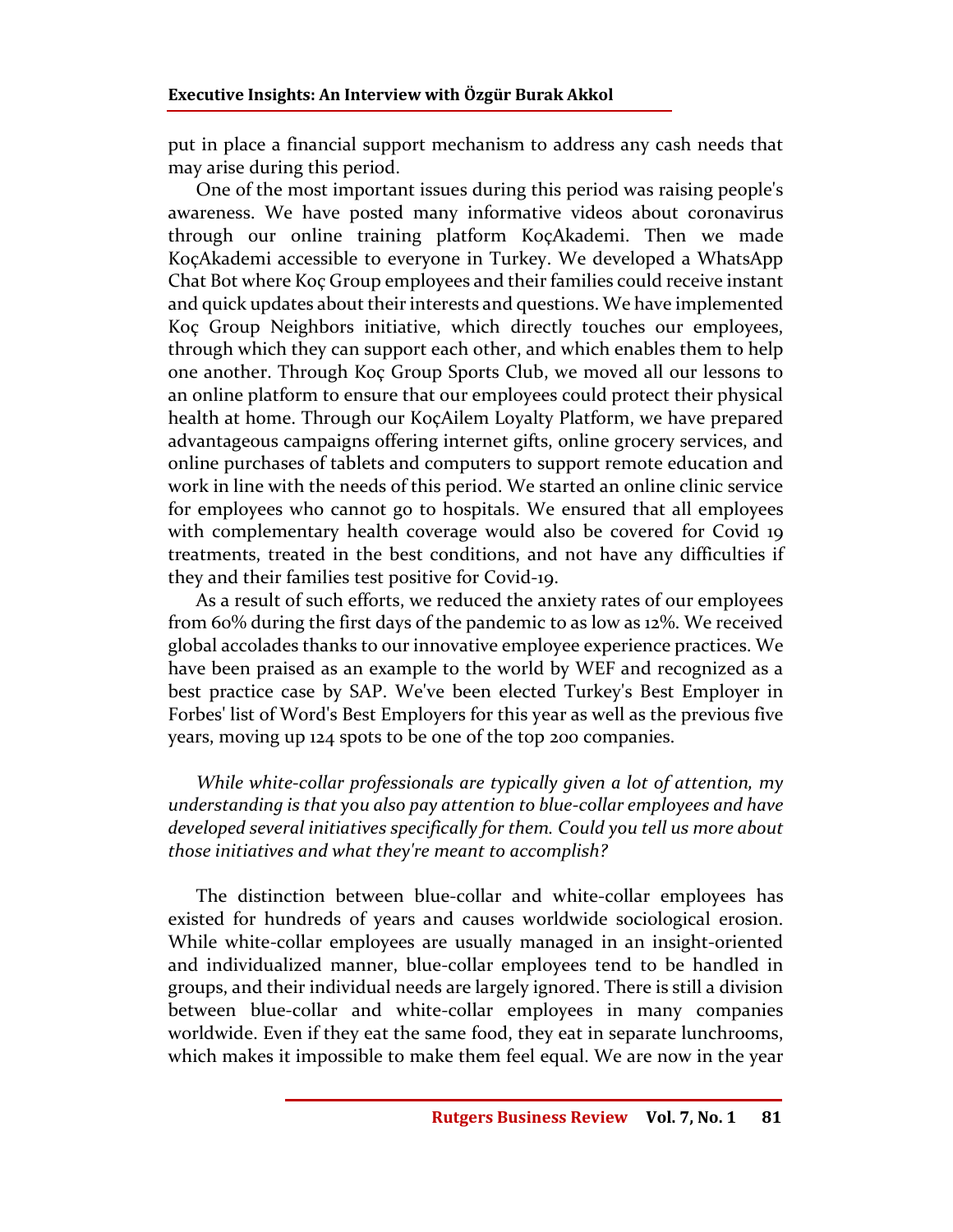2022, and employees of many multinational corporations are still not allowed to have their corporate e-mail addresses. If you're wondering how this reflects on business, consider this: when a family member of an office employee passes away, it's announced to the entire company. However, this is not the case for those working in factories. They do not get holiday greetings, computerized payrolls, and shuttle bus announcements.

As we launched the Koç Group's cultural transformation, we realized that our field employees' expectations had shifted in tandem with their daily routines in recent years. We have a group of field employees who are interested in pursuing alternative career paths and broadening their knowledge. So, we sought to provide our employees with equitable and inclusive opportunities through our digitalization training and development programs. As a result, the change that we experienced, such as the elimination of the "blue/white collar" divide, did not remain only in words. We've gone through a methodical, even drastic, transformation as is reflected in our DNA.

First and foremost, we eliminated the terms "blue-collar" and "whitecollar" from our lexicon. We reorganized the lunchrooms that needed to be modified and redesigned our factories' uniforms. We created corporate email accounts for employees working in the field. We have begun providing our more than 105 thousand employees with equitable access to all types of information and technology. We offer private health insurance to all our employees, including their spouses and children, regardless of their location, office, or field. Private health insurance now covers 150 thousand Koç Group employees and their families.

Today, it is critical for firms to support not only employees' workplace experiences, but also their social life experiences. We have been doing this for years, with unique practices in Turkey and even globally, with an egalitarian approach. As an example, let me talk about our KoçAilem Loyalty Platform, which is Turkey's first and largest corporate benefits platform, unmatched in any organization of this size that provides equal benefits to more than 170 thousand Koç members, including our employees and their families, retired employees, distributors, and Koç University students. Last year, we launched KoçAilem Peer to Peer Blood Donation Platform, our digital solution that allows our employees to receive support from each other if blood is needed. We have also recently implemented an online supermarket project, again on the KoçAilem Loyalty platform, to support the grocery shopping expenses of our employees. We offer affordable grocery shopping at very good prices, 365 days a year, in hundreds of brands, from basic food to cleaning products, personal care products, beverages, and snacks. We have door-to-door delivery services in 81 Turkish cities. Thus, we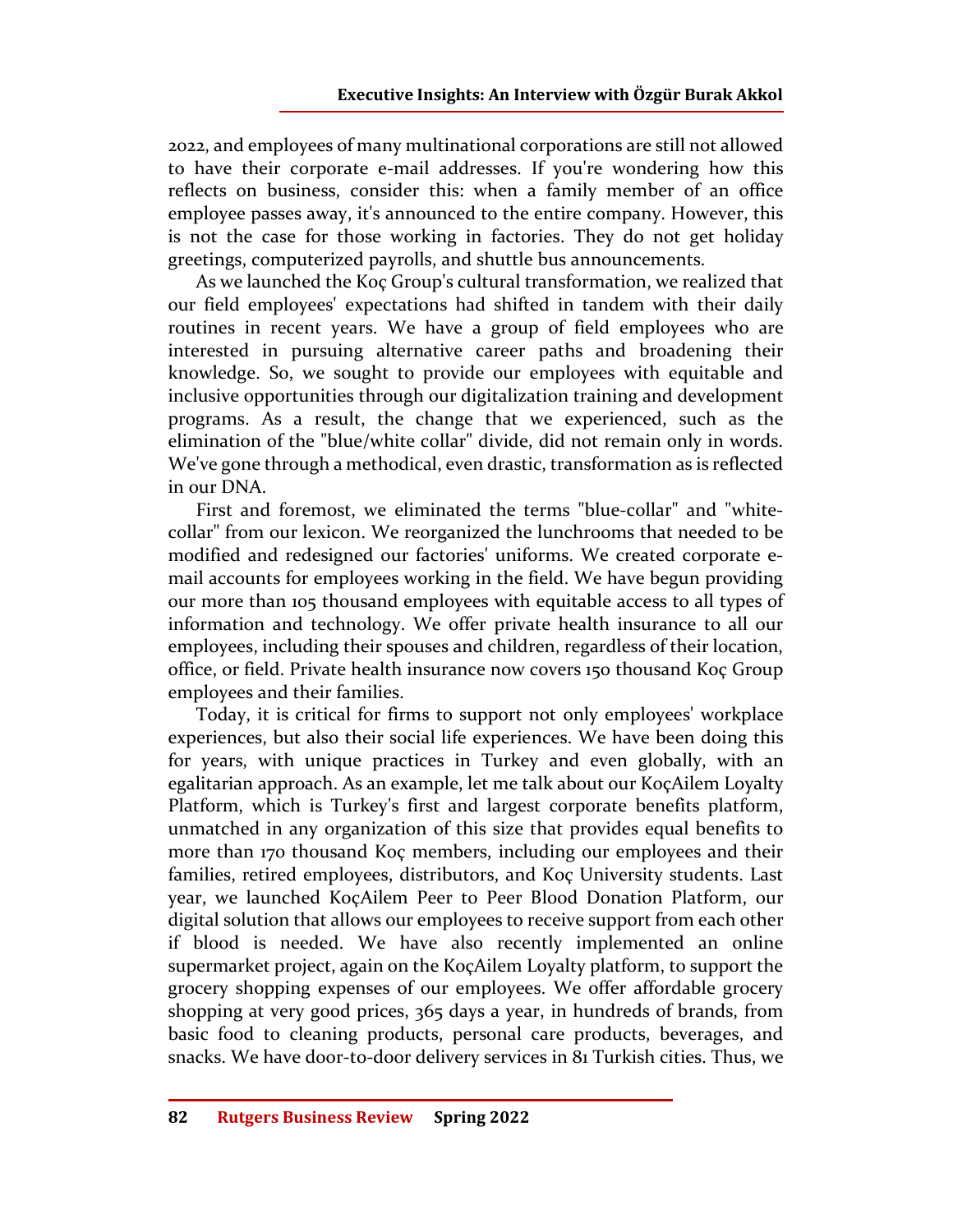have created a comprehensive employee engagement platform whose primary function is to provide discounts and benefits, but that can also serve as a blood donation platform.

We also have a social facility on a 30-acre campus at the very heart of Istanbul. At this facility, known as the Koç Group Sports Club, we offer online and physical activities in dozens of categories, from yoga to pilates and from functional training to art classes. We provide an environment where our employees and their families can enjoy spending time together at this facility, including a restaurant under our own brand. During the week, our employees can take advantage of the facility's coworking spaces.

Healthy living is another initiative from which all Koç employees benefit. During the pandemic, perception surveys have shown us the importance of the need to maintain a work-life balance. So, we covered the whole aspects of healthy living, not just physically but also socially, emotionally, cognitively, and financially, and launched a comprehensive healthy living initiative. We've compiled a list of hundreds of perks for our employees and their families, including free and unrestricted access to online psychologists, dieticians, health and sports counselors, and "Mindfulness" training.

We also provide equal opportunities for our employees in terms of training and development. With over 12 thousand training videos in informatics, technology, hobby, personal development, healthy living, and family, our online development platform, Koç Academy, benefits all of our employees equally. In summary, we ensure that our employees from all sectors and levels benefit equally from these practices, regardless of gender, age, office/field, position, or title. Our main goal in all of this is to establish an environment in which each of our Group employees has equal rights and feels happy and proud to be a member of this family.

How do you feel about the new generation of employees entering the workforce? What kind of youth-oriented programs and initiatives do you have in place?

Generation Z, which accounts for 17% of Turkey's population, is poised to assert its dominance in the workplace. Even though four generations continue to work together in organizations, generation Z is becoming increasingly dominant. By 2025, the Z and millennial generations are expected to make up 75% of the world's working population. We're talking about a generation that grew up in a vastly different world from previous generations and has never experienced or even comprehended a world without technology. As a result, their business expectations are vastly different. Hierarchical structures are no longer relevant to them. They don't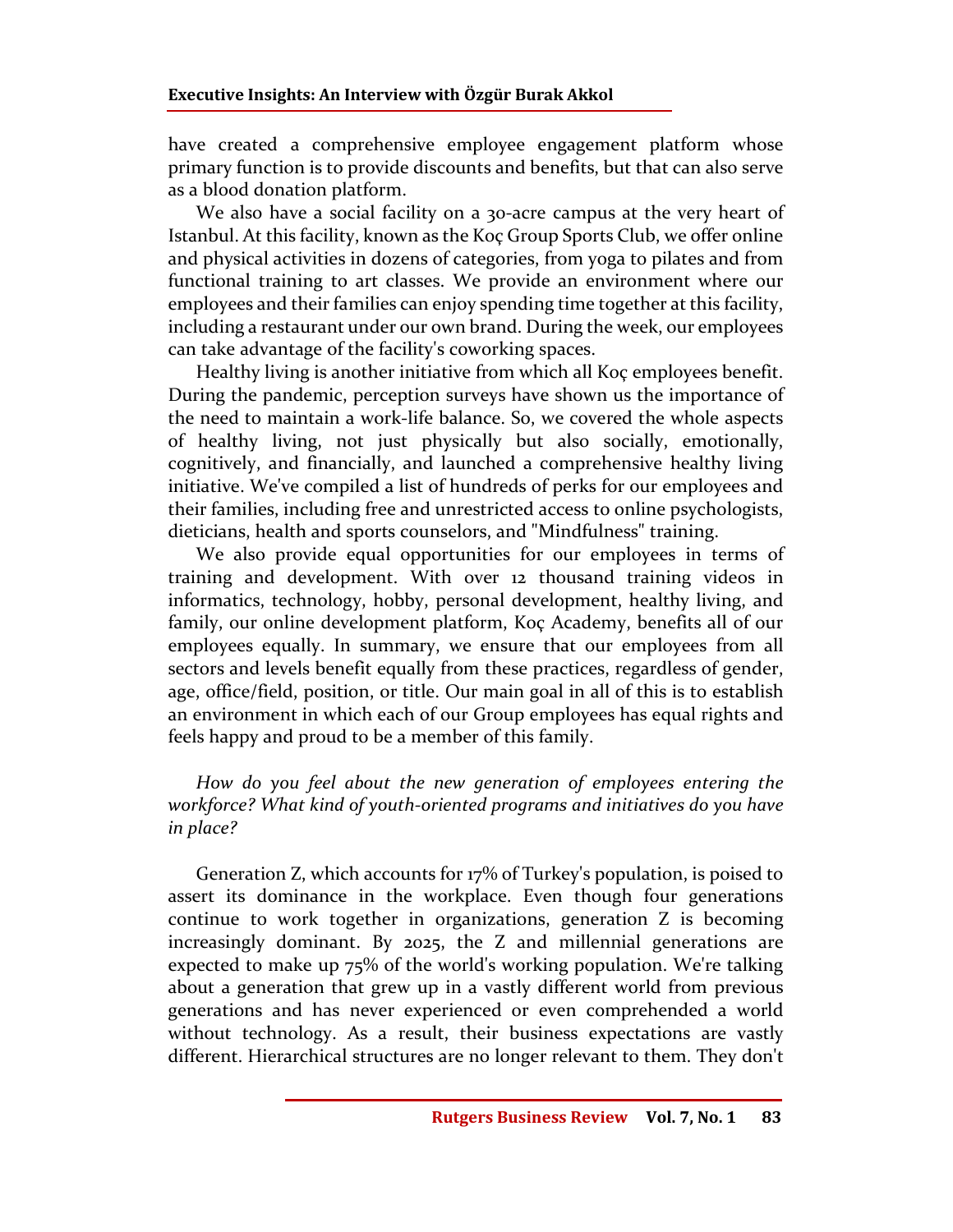want to work in the same area for an extended period; they want to start in one place, then have different experiences in another place, and then move again after a few years and take on different tasks. They demand to experience different business areas and to have rotations. They want their managers to be people who coach them and provide daily input. They believe that being reviewed once or twice a year is definitely insufficient.

Understanding all of these expectations is just as crucial as how you respond. The average age of our employees is 36, and approximately 74% of them are from the Y and Z generations. Hence, we know well the needs and expectations of younger employees. To respond to their expectations, we've adopted the "Future of Work" concept and implemented numerous innovative human resource practices.

We began by concentrating on agile transformation. Hierarchical systems and top-down management departments are becoming obsolete in today's business world. For a long time, we, too, have used an agile management approach to simplify our organizations to meet the demands and expectations of the younger generation, make decision-making quicker, and boost our speed of execution. We accelerated our transition to leaner, faster, and more dynamic organizations devoid of titles. At the point where we are now, the Koç Group has developed Turkey's greatest agile ecosystem. Agile approaches are used by approximately six thousand employees across our twenty enterprises. Our teams are led by more than 200 agile coaches who we have trained. Our employees can participate in initiatives in diverse sectors and firms regularly, in addition to their current roles, thanks to the agile methodology. This is an excellent opportunity for our young employees to grow and demonstrate their abilities. Our agile transformation operations have also been backed by our global partners, including Harvard, MIT, McKinsey, BCG, Scrum.inc, Business Agility Institute, and a diverse Academy portfolio that includes the world's leading subject experts. We bring together the world's most prominent educational institutions and agile thought leaders with more than 30 training programs under the framework of Koç AgileAcademy, which is a global first in its size and scope.

In addition to the short-term project transitions of the agile approach, we place a high value on rotation. At Koç Group, we allow our employees to rotate between more than 100 companies in more than 40 countries and throughout more than ten industries. More than two thousand of our employees moved to various sectors, companies, or functions in 2021.

Another issue is working remotely. We know that more than 80% of individuals born after 2000 wish to work from home. At Koç Group, we took a unique approach to the issue of remote work. If their job description allows, all of our employees can work remotely for up to 5 days a week. With our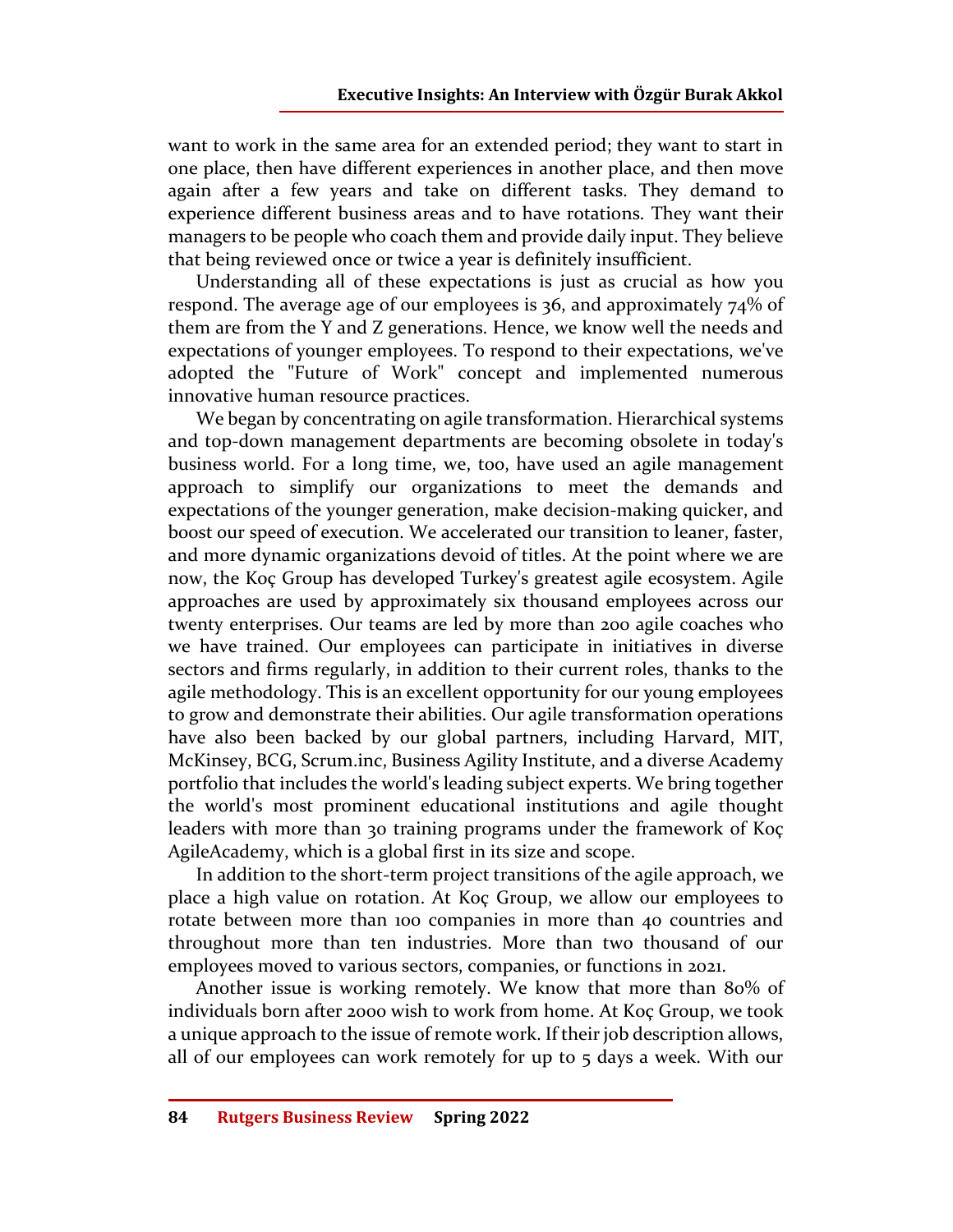hybrid working model, which is called Office Free, all of our companies have been designated as shared working locations, with particular working areas created. Our employees can work in any Koç company they like, with a variety of options to choose from, including their desks.

Through global alliances and digital technology, we provide training and development opportunities for our employees at all levels. As a result, through our training platform known as "Lead," we provide more than 200 different programs for our employees of all levels every year. Harvard Business School, McKinsey, Udacity, Koç University, Columbia Business School, MIT, and the University of Oxford are among the world's most prestigious educational institutions with which we collaborate.

In summary, we redesign and think about all of our young employees' experiences, and we develop these processes in response to their feedback.

While digital transformation affects all business domains, perhaps one of the most significant transformations is in the area of human resource management. How has the digital revolution impacted human resource management practices such as performance evaluation procedures?

We must rethink performance management in light of new organizational structures centered on concepts such as agile working, remote and hybrid work, and contract work. Unfortunately, it is not feasible to be satisfied with mechanical systems that are solely focused on numerical business results and where performance is monitored on a quarterly or annual basis. Rather than that, one must adopt a new generation of performance management that is future-oriented rather than past-oriented, enables quick feedback, strengthens the relationship between goals and objectives, and is delivered via a flexible and transparent system.

We began a transition process at Koç Group three years ago to implement a new generation performance system that is aligned with future business models. For many years, the performance management system in this huge organization of 105 thousand employees was maintained through a mechanical and very complex system that tracked everything from financial risk to customer satisfaction and human resource indices. Although our previous performance system enabled us to strongly reflect and evaluate financial performance expectations through its scorecards, it still had the potential for improvement in areas such as showcasing future-oriented innovation and encouraging risk-taking transformation. We chose to act with the goal of giving a whole new viewpoint to the concept of performance through the use of feedback from our colleagues.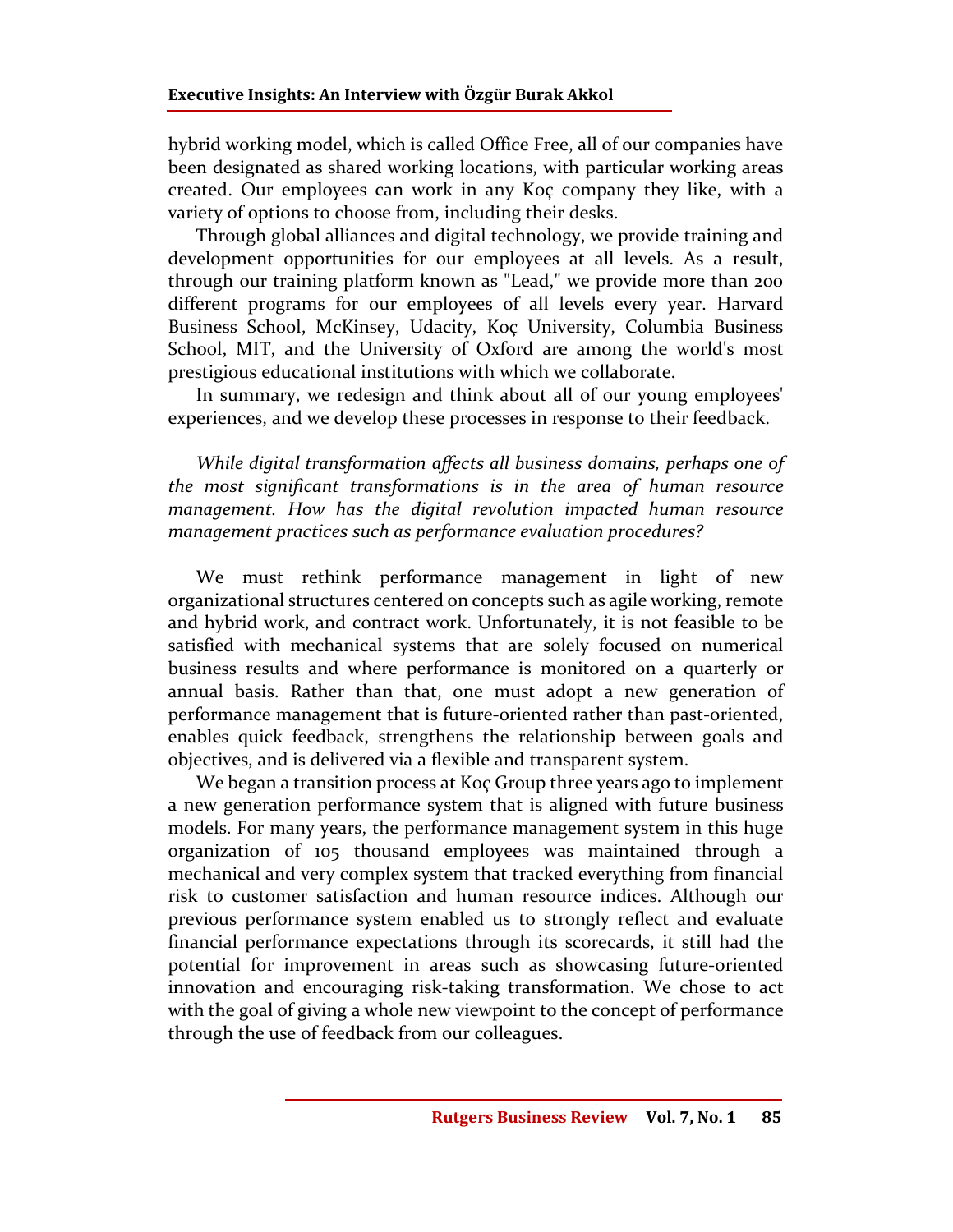Leading companies worldwide encountered similar issues with their performance management systems. When we compared their best practices, we noticed that while each established its own technique to meet its unique demands, two methods were consistently at the heart of the solution: OKR (Objectives and Key Results) and CFR (Conversation, Feedback, Recognition).

OKR is a flexible, transparent, and dynamic framework that demonstrates the organizational priorities for individuals and teams, as well as the methods for achieving those priorities. This framework, a Silicon Valley product, is a new generation performance tool that gained popularity with Google in the early 2000s and has since surpassed all others. When dialogue and exchange of ideas are encouraged within the organization, this approach begins to have a meaningful influence. We centered our design around the OKR technique and a continuous/instant dialogue approach. So, we have named our new system "Koç Dialogue" to reflect its core.

We've created a flow and annual journey around the system in which we incorporate dialogue elements that continue throughout the year. We created a process in which employees met with their managers five times a year. Along with these structured interviews, we've established a system that allows all of our employees to freely exchange ideas with anyone they want, whenever they want.

We specifically avoided considering the Koç Dialogue deployment process as a simple system change. We handled it as a significant process of awareness, development, and cultural transformation. To assist our companies in navigating this "adaptive transformation," we developed and launched a development program in collaboration with Columbia Business School, NeuroLeadership Institute, and Emeritus. Over 25 thousand employees who initially used the new system and participated in these programs received extensive training.

The analyses we conducted in 2021, following the first year of Koç Dialogue, were likewise quite encouraging. In our former system, meetings between our employees and their managers were held once a year during objective setting, and 50% of our employees claimed that they did not receive adequate feedback from their managers throughout the year. More than 100,000 employee-manager meetings were held in a year using the new method, which consisted of five check-in periods, beginning with the "OKR Defining" period and concluding with the "Year-End Meeting" period. 1.1 million entries were made to Koç Dialogue this year. Our employees who developed better habits of exchanging ideas via the dialogue-based framework exchanged ideas 14,730 times during the year over the system. While two out of three employees expressed dissatisfaction with our prior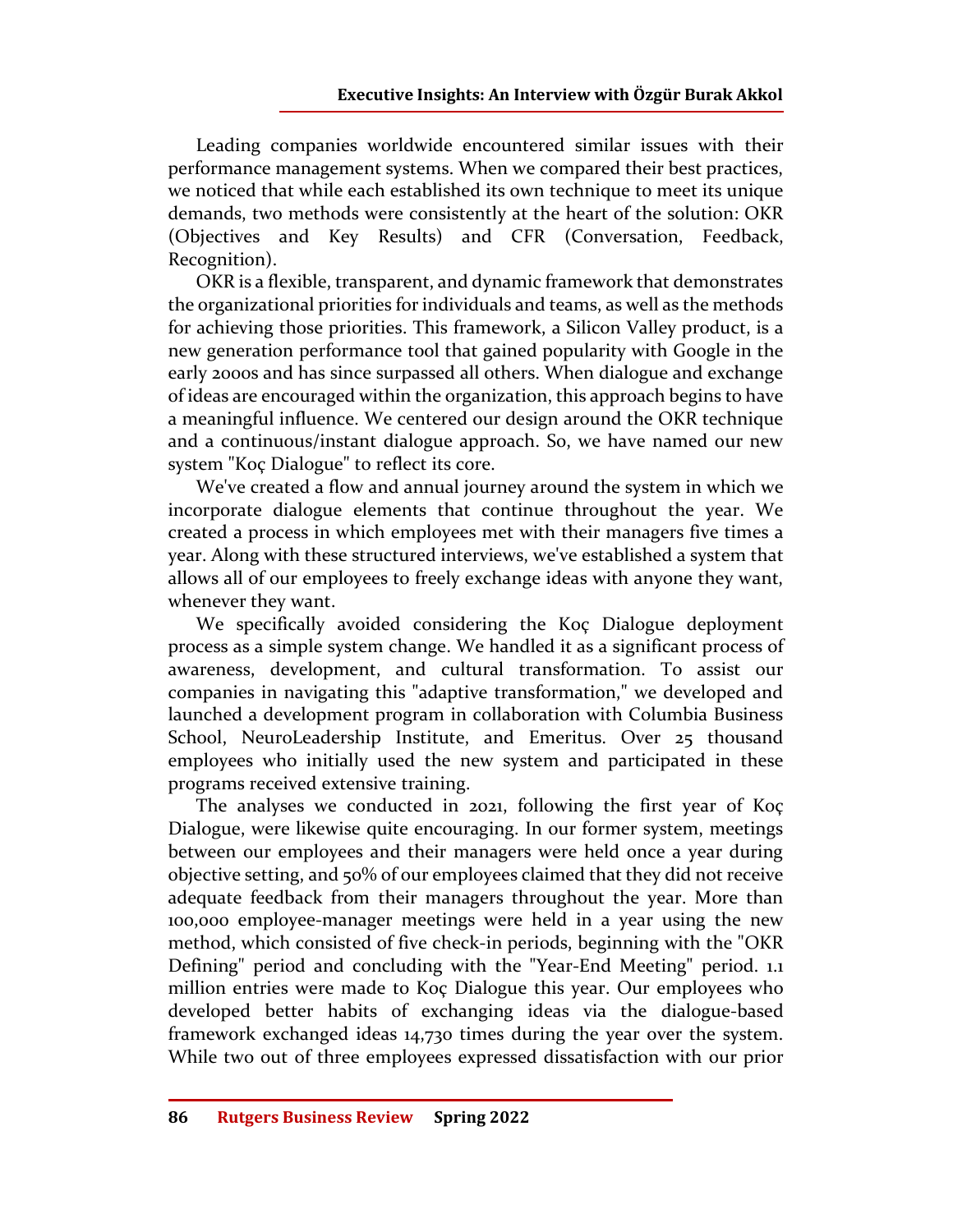performance system, our satisfaction score for Koç Dialog in 2021 was 4.7 out of  $5$ .

Continuous dialogue, technology, infrastructure, and education are obviously critical for this success. But most important was the support we have received from our Presidents, General Managers, and our entire organization under the leadership of our CEO, Mr. Levent Çakıroğlu.

Which skills do you believe the new generation should prioritize? Which skills and habits are necessary for success in today's world? How do you see the Covid Crisis affecting the skills required in the future?

It is a fact that digitalization has resulted in a shift in the distribution of roles between humans, robots, and algorithms. Together with automation, artificial intelligence, and digital technologies, we are on the verge of entering a digital era in which the content of our work, the way we work, and the skills required for success are continually changing. It is critical to capitalize on this quick wave of transformation in order to ensure long-term growth.

According to a McKinsey report, by 2030, members of Turkey's workforce of 21.1 million will need to improve their competencies through the use of technology while maintaining their existing jobs. However, automation and digitalization are likely to have a higher impact on 7.6 million employees due to the acquisition of new competencies and job changes. According to reports, 5.6 million people in this category shift roles as a result of learning new competencies, and another 2 million people are required for new professions. If the projected transformation in skills occurs, the greatest expected shift in competencies will occur in technological competencies, at a pace of 63%. Social competencies are expected to improve by 22% and advanced cognitive competencies by 7%, whereas basic and physical competencies are expected to decrease by 10% and 8%, respectively.

It has become obvious that social competencies such as the capacity to cope with challenges and to adapt rapidly to change are critical in an environment marked by increased uncertainty. However, as the next era of automation progresses, the relevance of cognitive abilities such as critical thinking, problem solving, and creativity, as well as technological abilities such as programming and data analysis, will grow. To accomplish this talent transition, organizations must maximize the benefits of automation, artificial intelligence, and digital technology. The development of new professions that require an understanding of data analytics and artificial intelligence technologies necessitates an increased investment in IT professionals.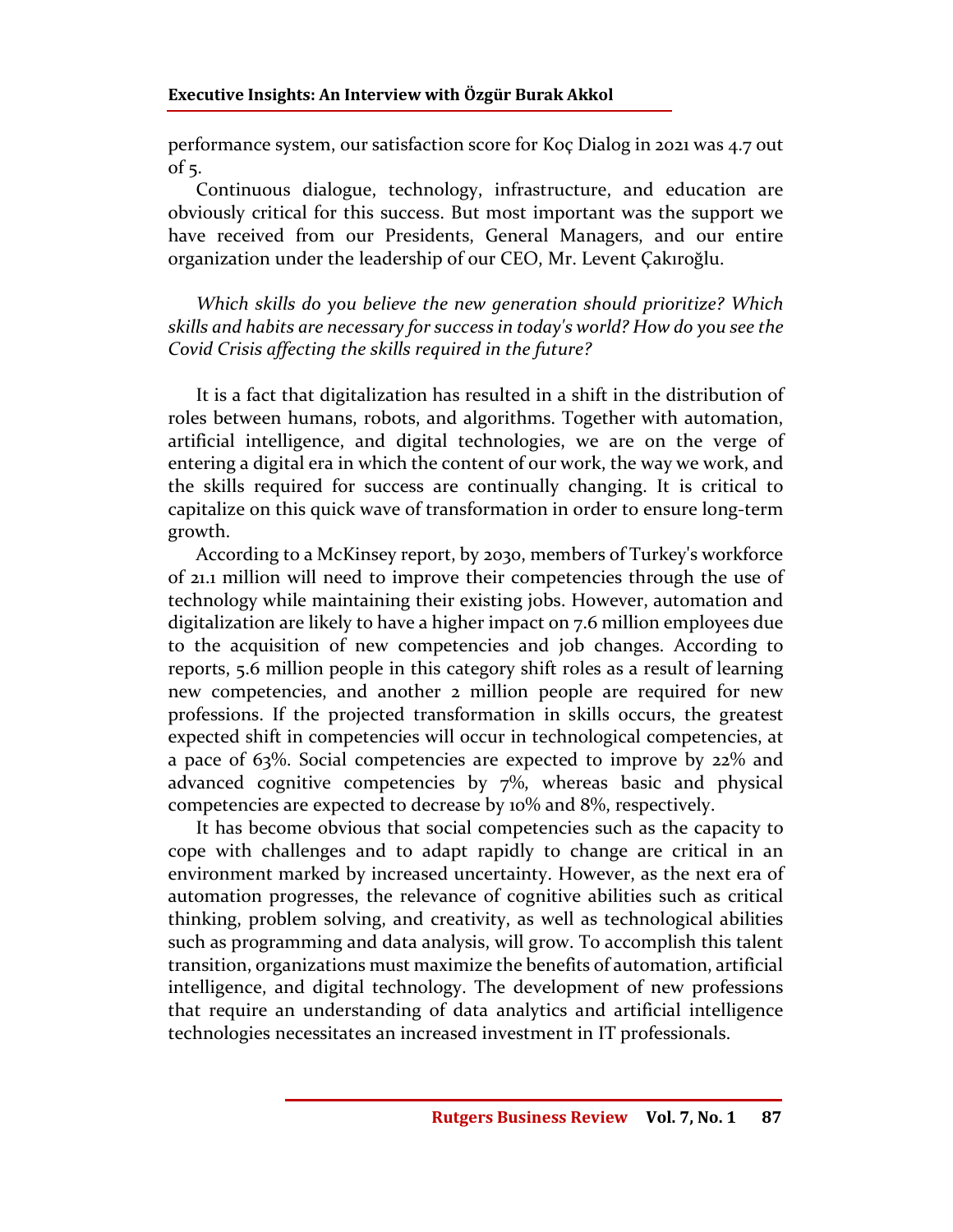At Koç Group, we took action, as we always do, ahead of our Turkish competitors, to plan for the workforce of the future, and we developed what we call the Future Fit method. We are developing a strategy with Future Fit to examine our organizations through four lenses: digitalization and automation, agile transformation, new working models, and new roles. In this context, we provide our companies a unique viewpoint on RPA, or robotic process automation, machine learning, artificial intelligence, and data analytics. Thus, our companies will be able to define whole new roles and skills in order to compete in hitherto untapped areas. Additionally, we offload repetitive, low-value-added tasks performed by our employees to machines and robots and redirect them to higher-value-added tasks. By propagating agile transformation, we improve the speed and agility of our processes. Simultaneously with the transformation of the workforce, we accept new working patterns such as flexible and remote work, which have grown in popularity as a result of the pandemic, as natural components of our businesses. We also focus on new competence acquisition and upskilling programs to better equip our employees for the future. We create them in areas such as data analytics, artificial intelligence, deep learning, and machine learning using curricula from colleges such as Udacity, MIT, the University of Oxford, and Columbia Business School. So far, over 1,600 employees have enrolled in programs about these subjects, which will be in high demand in the future corporate world.

## Executive's Bio

Özgür Burak Akkol started his career in 2002 in the USA, as Manufacturing and Efficiency Specialist at Nautilus Foods. After that, he started working for Koç Holding A.Ş. as Human Resources Specialist in 2003. From 2005 to 2009, he worked as Auditor and Senior Auditor within the Audit Group. He was assigned for the audit of Durable Goods Group, Central Audit Group and Energy Group companies, respectively. Then, he was appointed as System Development and Human Resources Manager at Koç Holding A.Ş. in 2009. Mr. Akkol was appointed as System Development and Human Resources Coordinator of Koç Holding A.Ş. in 2010. He served as Human Resources Director of Koç Holding A.Ş. from 2014 to 2021. Since 2021, Mr. Akkol serves as Human Resources and Industrial Relations President of Koç Holding A.Ş. He has recently appointed as the Tourism, Food and Retailing Group President of Koç Holding A.Ş. in April 2022. Akkol holds a bachelor's degree in Industrial Engineering at Istanbul Technical University. He earned his Executive MBA from Koç University. He graduated from Columbia Business School and London Business School with a Global Executive MBA. He finished the Leadership and Executive Development program at Harvard Business School.